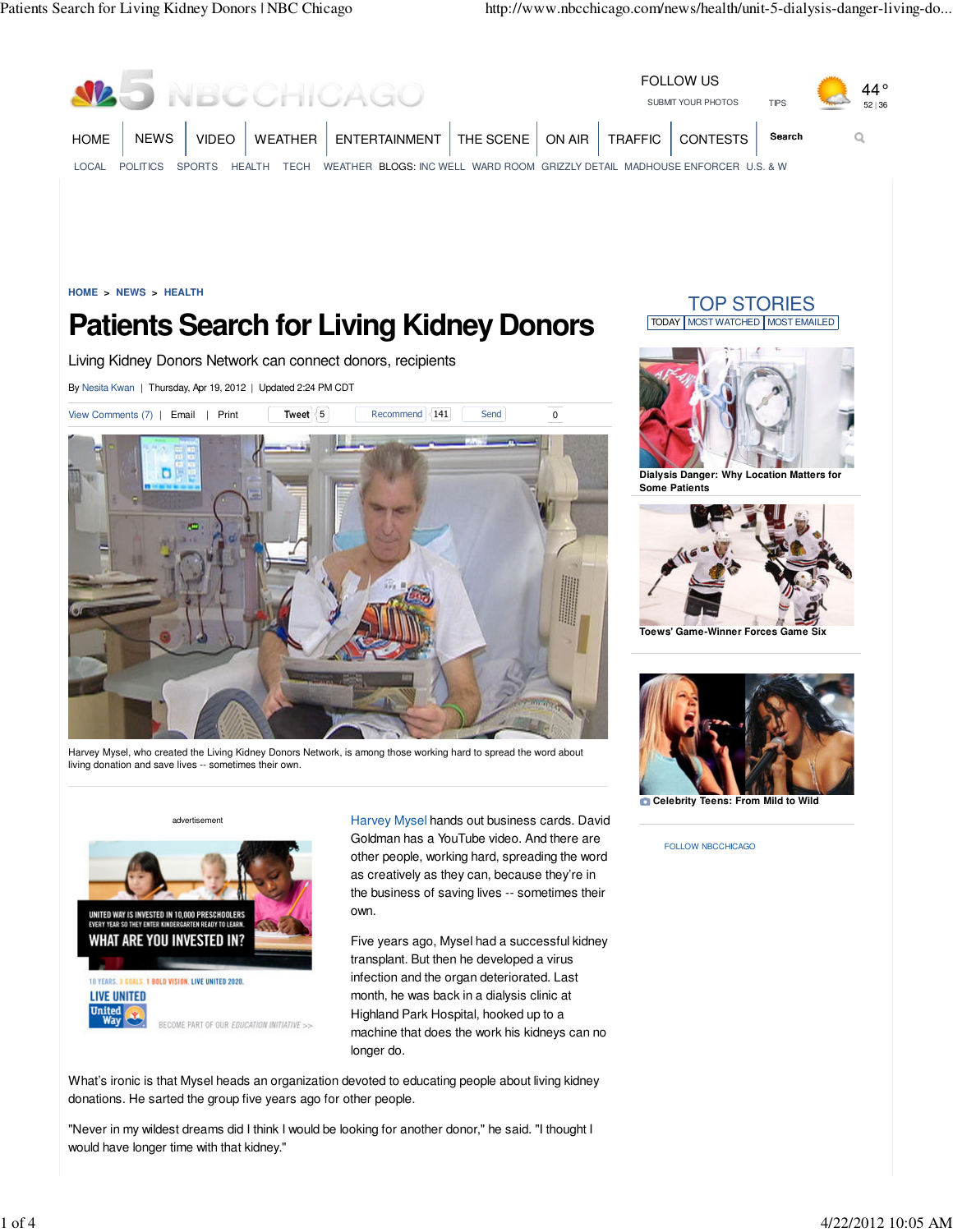For David Goldman, the story began when he was diagnosed with diabetes as a baby. By the time he was in his early 30s, his kidneys had failed and he got a transplant.

Still, he considers himself fortunate.

"Transplanted kidneys only last so long, and 25 years is a long time," he said. "So I'm very lucky."

Both men said the perception remains that donor kidneys need to come from people who have died, and who specify that they want their organs available for donations.

But the truth is, they said, someone reading this article can sign up to be a donor.

Mysel's organization is called Living Kidney Donors Network, and he said most people aren't knowledgeable about living donation, believing there's a "million-to-one odds" they would be able to donate."

But his group's workshops and webinars explain that immunosuppression drugs are now so effective that matches no longer have to be perfect.

Still, it can be a long process: Goldman has been on dialysis for 17 months, despite a dozen offers of donation; some from complete strangers. Some potential donors weren't healthy enough for surgery, and others weren't a good enough match.

His quirky video remains posted on YouTube with a simple plea: You've got two kidneys, so how about one for him, and one for you?

Harvey Mysel, however, got incredible news on Tuesday.

A 43-year-old father of four, who had decided to make what's called a non-directed match, had been approved to donate his kidney to Mysel. They met for the first time earlier this month, and Mysel's surgery is already scheduled in June.

He said his campaign to educate people about living donation has allowed him to see just how often the charity of strangers literally saves lives, and now it's his turn.

"I'm not surprised, but it's been a pretty good few days," he said.

Posted Wednesday, Apr 18, 2012 - 10:33 PM CDT

**Tweet**  $\langle 5 |$  Recommend 141 Send 0

**Leave Comments**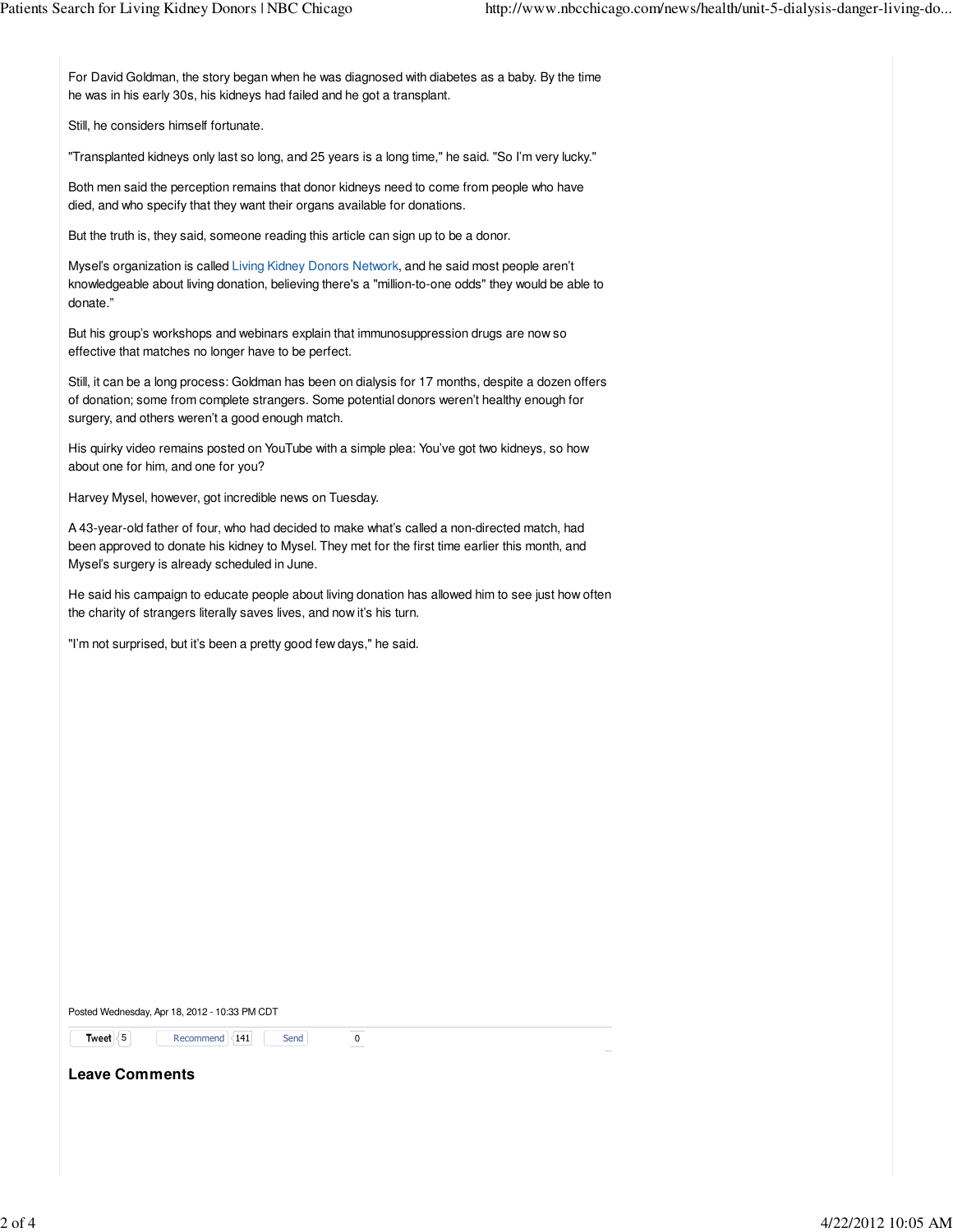